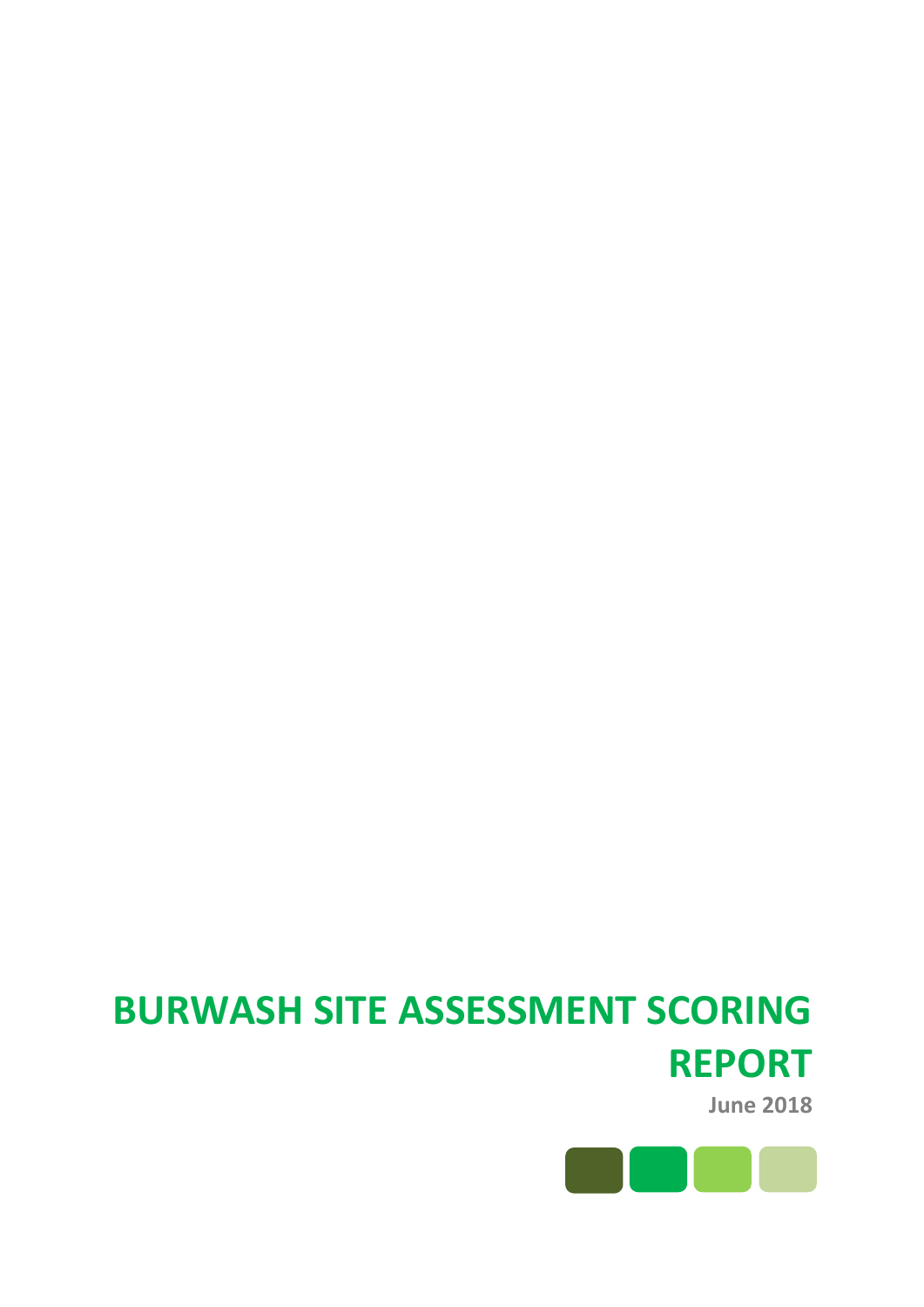# **TABLE OF CONTENTS**

| 1.0 Background                                     | $\lceil 3 \rceil$ |
|----------------------------------------------------|-------------------|
| <b>2.0</b> Part 1: Site assessment scoring process | [4]               |
| <b>3.0</b> Part 2: Preferred site options          | $[11]$            |
| <b>4.0</b> Next Steps                              | [12]              |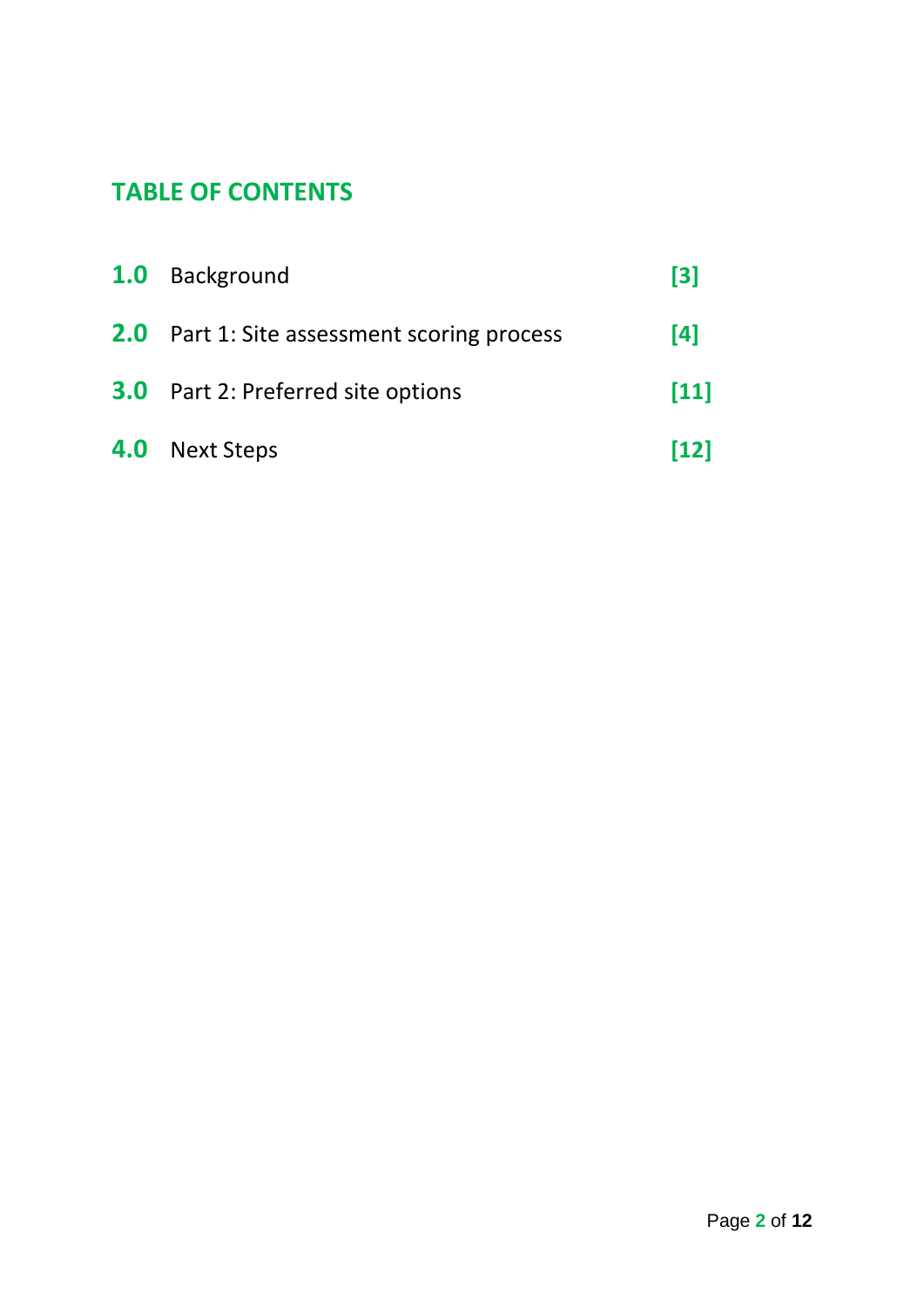### **1.0 BACKGROUND**

- 1.1 As part of the Neighbourhood Development Plan (NDP), Rother District Council requires the parish of Burwash to allocate housing for a minimum of 52 units throughout the Plan period.
- 1.2 The site selection process has to be carried out in an open and transparent way including consultation with the community. The Steering Group started the process with a review of the Strategic Housing Land Availability Assessment (SHLAA), followed by a local call for sites, and then presentations from all those interested in proposing sites. This presentation exercise was facilitated by an independent consultant (Moles Consultancy) who asked a series of the same questions to each participant. **See separate document Local Call for Sites Report (May 2018) for the detail of the findings**.
- 1.3 The Steering Group then objectively assessed the sites using the criteria in Table 1 of Part 1 in this document. The assessment results in this table then informed the preferred sites options in Part 2 of the process. **It is important to note that all sites that have been put forward are part of this process as no sites have been ruled out at this stage.**
- 1.4 The results of the site assessment and preferred options will then be shared with the community at a community engagement event in July 2018 as outlined in the next steps. The results will be presented as a range of options so that the community are able to express a preference and that they understand why the preferred options are being proposed. The steering group will then review the comments and the site assessment with a view to selecting the sites to be included in the Plan. **A full site assessment document will also be produced as an evidence base document to support the Plan.**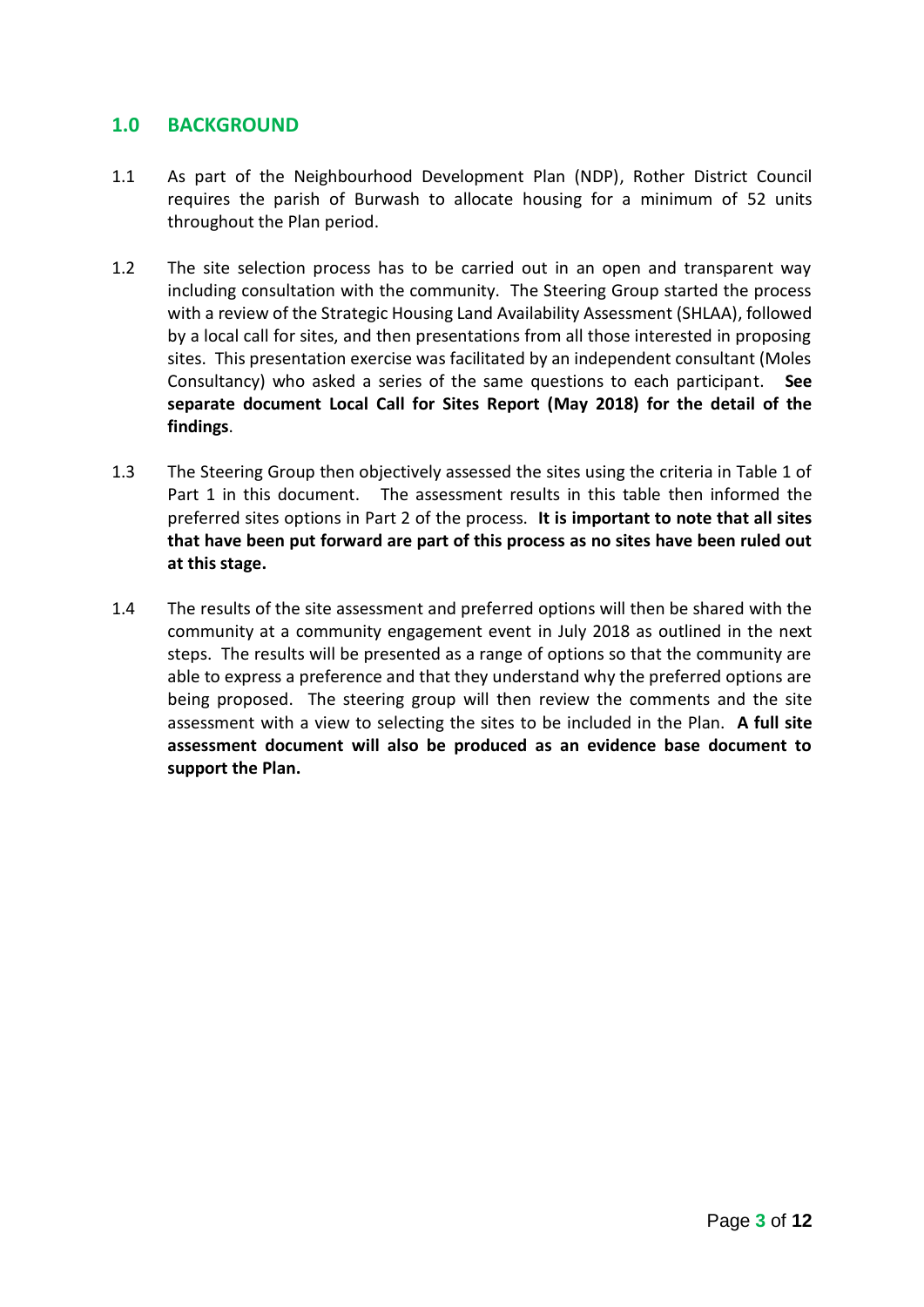# **2.0 Part 1: SITE ASSESSMENT SCORING PROCESS**

- 2.1 Carrying out a site assessment will provide the evidence that the sites selected for allocation are the most appropriate, that they are in the most sustainable location, they are in general conformity with the strategic policies of the Rother Local Plan and that there is a good prospect that they will be developed. **Please note this assessment process will not be the only determinant for selecting a preferred site(s) for allocation.**
- 2.2 Questions 1-22 in **Table 1** provides the criteria used to assess the site selection and to support the conclusions. These should be scored using **Yes** (suitable for development) or **No** (not suitable for development). In concluding, each potential site is assessed against these three key criteria (suitable, available and achievable).

#### **Table 1**

| <b>Site Selection Criteria</b>                                  |          | Sites identified but not in any priority |        |           |  |
|-----------------------------------------------------------------|----------|------------------------------------------|--------|-----------|--|
|                                                                 | order    |                                          |        |           |  |
|                                                                 | Site 1   | Site 2                                   | Site 3 | Site 4    |  |
|                                                                 | Fairview | Little                                   | Glebe  | 102-109   |  |
|                                                                 | farm     | Dawes                                    | house  | R/O Shrub |  |
|                                                                 |          |                                          |        | lane      |  |
| 1. Site Access: location (roads, connecting services and        |          |                                          |        |           |  |
| waste removal) - to be considered for feasibility of            |          |                                          |        |           |  |
| developing the site (Sustainability: Recycling is considered    |          |                                          |        |           |  |
| as part of waste collection).                                   |          |                                          |        |           |  |
| a) adjacent to public roads and domestic services i.e.          | yes      | yes                                      | yes    | yes       |  |
| utilities and main drainage system, accessible for waste        |          |                                          |        |           |  |
| removal and requiring no additional infrastructure.             |          |                                          |        |           |  |
| b) access within 100m to public roads and domestic              |          |                                          |        |           |  |
| services and for waste removal, requiring some additional       |          |                                          |        |           |  |
| infrastructure to be provided and access issues to be           |          |                                          |        |           |  |
| addressed.                                                      |          |                                          |        |           |  |
| c) access greater than 100m to roads and domestic services      |          |                                          |        |           |  |
| and for waste removal, requires additional infrastructure to    |          |                                          |        |           |  |
| be provided and access issues to be addressed.                  |          |                                          |        |           |  |
| d) access difficult greater than 500m to roads and domestic     |          |                                          |        |           |  |
| services and for waste removal, involves property               |          |                                          |        |           |  |
| demolition, major excavation and will require major             |          |                                          |        |           |  |
| provision of new infrastructure and serious access issues to    |          |                                          |        |           |  |
| be addressed.                                                   |          |                                          |        |           |  |
| 2. Site Access: viability - to be considered for feasibility of |          |                                          |        |           |  |
| developing the site                                             |          |                                          |        |           |  |
| a) adequate existing maintained roads                           | yes      | Yes                                      | Yes    | Yes       |  |
| b) existing road needs upgrading or widening                    |          |                                          |        |           |  |
| c) new roads need to be built                                   | yes      | yes                                      | yes    | yes       |  |
| d) new roads plus extra infrastructure to be built e.g.         |          |                                          |        |           |  |
| roundabout, bridge                                              |          |                                          |        |           |  |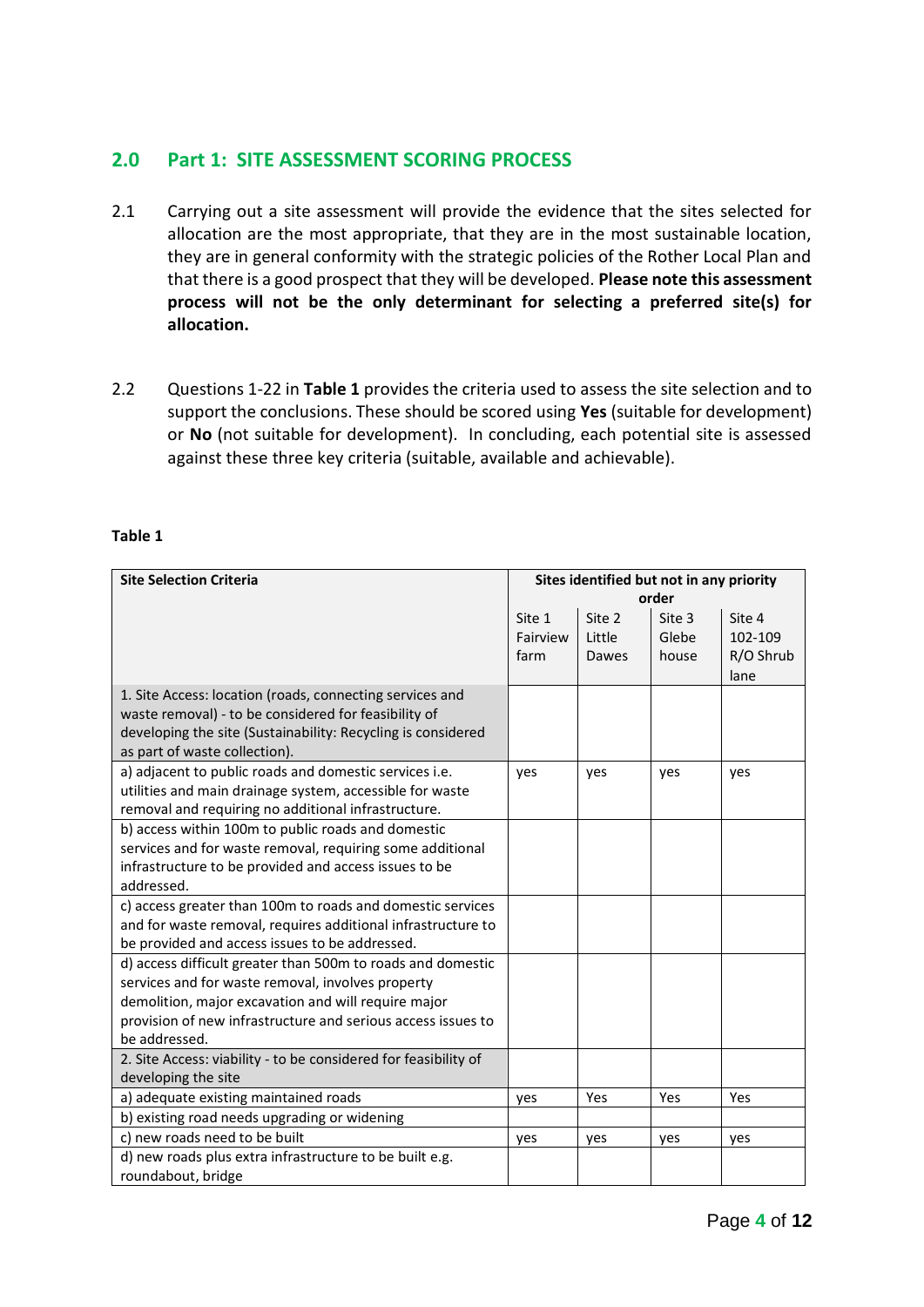| <b>Site Selection Criteria</b>                                   |          | Sites identified but not in any priority |        |           |
|------------------------------------------------------------------|----------|------------------------------------------|--------|-----------|
|                                                                  |          |                                          | order  |           |
|                                                                  | Site 1   | Site 2                                   | Site 3 | Site 4    |
|                                                                  | Fairview | Little                                   | Glebe  | 102-109   |
|                                                                  | farm     | Dawes                                    | house  | R/O Shrub |
|                                                                  |          |                                          |        | lane      |
| 3. Designation - Site choice to ensure the most efficient &      |          |                                          |        |           |
| effective use of land and the use of previously developed        |          |                                          |        |           |
| land and buildings; also to consider feasibility of developing   |          |                                          |        |           |
| the site and conserve and where possible enhance the             |          |                                          |        |           |
| landscape of the Area of Outstanding Natural Beauty.             |          |                                          |        |           |
| a) brownfield uncontaminated                                     | No       |                                          |        |           |
| b) brownfield some contamination                                 | No       |                                          |        |           |
| c) brownfield heavy contamination                                | no       |                                          |        |           |
| d) greenfield                                                    | yes      | yes                                      | yes    | yes       |
| 4. Topography - site choice to be suitable for building          |          |                                          |        |           |
| works to ensure the most efficient & effective use of land;      |          |                                          |        |           |
| to be environmentally sustainable; to avoid the hazard of        |          |                                          |        |           |
| unstable land slippage.                                          |          |                                          |        |           |
| a) ground is mostly level                                        | No       |                                          |        |           |
| b) between 5 and 15 degrees of slope                             | Yes      | yes                                      | yes    | yes       |
| c) over 15 degree slope                                          | No       |                                          |        |           |
| d) requires a great deal of landscaping or levelling             | no       |                                          |        |           |
| 5. Rights of Way - to be considered for feasibility of           |          |                                          |        |           |
| developing the site                                              |          |                                          |        |           |
| a) No rights of way on or accessing the site that are            | yes      | yes                                      |        |           |
| apparent from a visual inspection                                |          |                                          |        |           |
| b) potential rights of way on or accessing the site require      |          |                                          |        |           |
| investigation and may involve legal access issues being          |          |                                          |        |           |
| addressed                                                        |          |                                          |        |           |
| c) limited rights of way on or accessing the site require        |          |                                          | yes    | yes       |
| investigation and will involve some legal access issues being    |          |                                          |        |           |
| addressed                                                        |          |                                          |        |           |
| d) major rights of way on or accessing the site require          |          |                                          |        |           |
| investigation and will involve some legal access issues being    |          |                                          |        |           |
| addressed                                                        |          |                                          |        |           |
| 6. Features of site that are unlikely to be re-sited or          |          |                                          |        |           |
| removed - To be considered for feasibility of developing the     |          |                                          |        |           |
| site. Pylons and electrical power lines are considered very      |          |                                          |        |           |
| unlikely to be re-sited or removed. Telephone lines,             |          |                                          |        |           |
| telegraph poles, and street lamps are considered to be           |          |                                          |        |           |
| more feasible to re-site. Other features to be judged per        |          |                                          |        |           |
| site.                                                            |          |                                          |        |           |
| a) there are no features which have to be re-sited or            | yes      | yes                                      | yes    | yes       |
| removed from the site.                                           |          |                                          |        |           |
| b) there is a feature (or features), which it is feasible to re- |          |                                          |        |           |
| site or remove from the site.                                    |          |                                          |        |           |
| c) there is a feature (or features), which may be feasible to    |          |                                          |        |           |
| re-site or remove from the site after further research.          |          |                                          |        |           |
| d) there is a feature (or features), which is unlikely to be re- |          |                                          |        |           |
| sited or removed from the site.                                  |          |                                          |        |           |
| 7. Unneighbourly sites - to be considered for feasibility of     |          |                                          |        |           |
| developing the site and for promotion of healthy life styles.    |          |                                          |        |           |
| a) there are no unneighbourly factors affecting this site.       |          |                                          |        |           |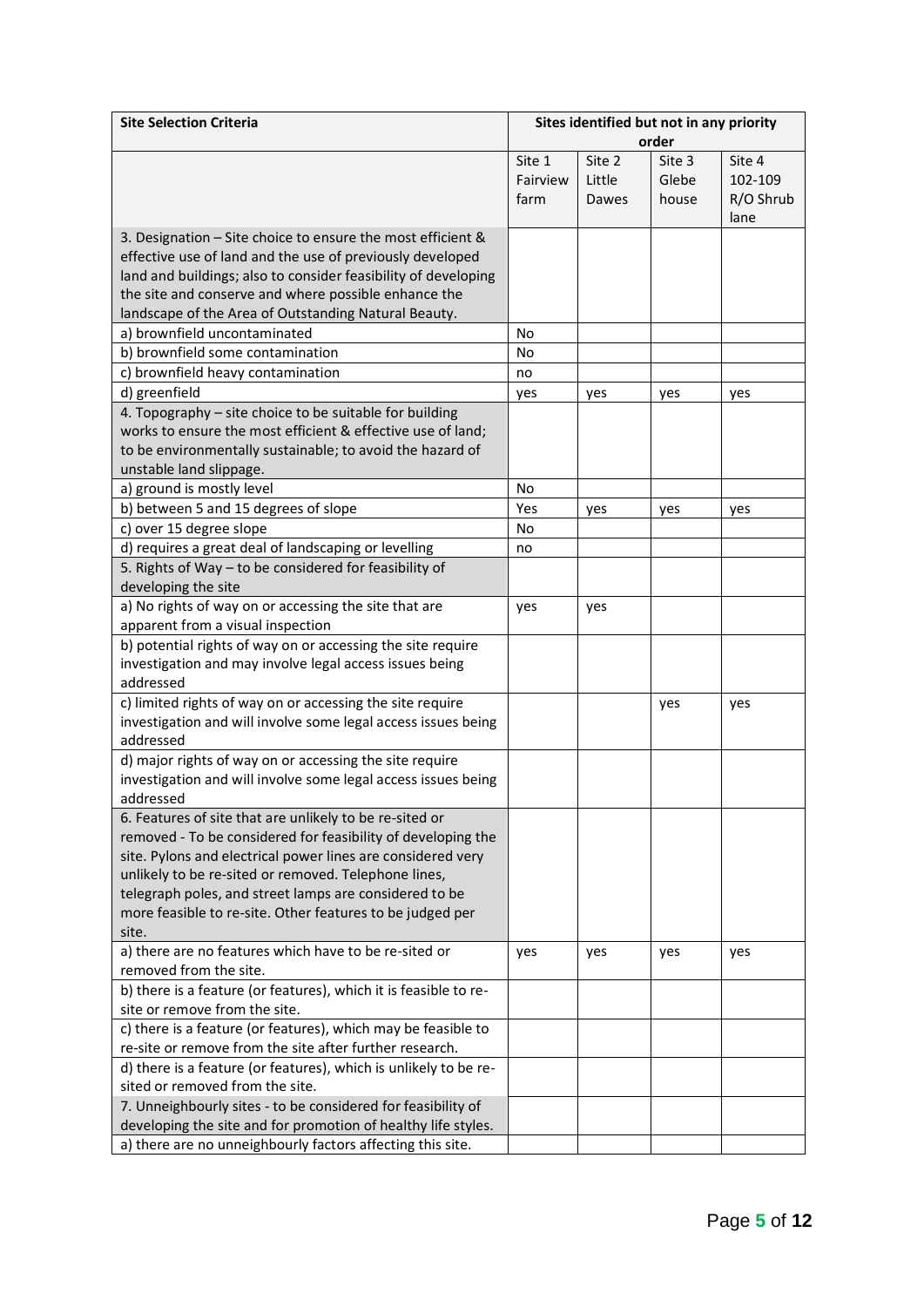| <b>Site Selection Criteria</b>                                                                             |          | Sites identified but not in any priority |        |           |
|------------------------------------------------------------------------------------------------------------|----------|------------------------------------------|--------|-----------|
|                                                                                                            |          |                                          | order  |           |
|                                                                                                            | Site 1   | Site 2                                   | Site 3 | Site 4    |
|                                                                                                            | Fairview | Little                                   | Glebe  | 102-109   |
|                                                                                                            | farm     | Dawes                                    | house  | R/O Shrub |
|                                                                                                            |          |                                          |        | lane      |
| b) the site is situated within 300m from an electricity                                                    |          |                                          |        |           |
| pylon/line, a source of industrial, highways or otherwise                                                  |          |                                          |        |           |
| pollution (e.g chemical, air, noise or light resulting in                                                  |          |                                          |        |           |
| nuisance or ill effects).                                                                                  |          |                                          |        |           |
| c) the site is situated less than 100m from an electricity                                                 |          |                                          |        |           |
| pylon/line, a source of industrial, highways or otherwise                                                  |          |                                          |        |           |
| pollution (e.g chemical, air, noise or light, resulting in                                                 |          |                                          |        |           |
| nuisance or ill effects).                                                                                  |          |                                          |        |           |
| d) the site is situated less than 50m from an electricity                                                  | yes      | yes                                      | yes    | yes       |
| pylon/line, a source of industrial, highways or otherwise                                                  |          |                                          |        |           |
| pollution (e.g chemical, air, noise)                                                                       |          |                                          |        |           |
| 8. Flood Risk: ground water saturation and surface water                                                   |          |                                          |        |           |
| drainage - avoidance of flood risk on sites, adjoining and                                                 |          |                                          |        |           |
| other areas in order to protect people and property from                                                   |          |                                          |        |           |
| the risk of flooding.                                                                                      |          |                                          |        |           |
| a) well drained soil                                                                                       |          |                                          |        |           |
| b) mostly drained soil                                                                                     |          |                                          |        | yes       |
| c) poorly drained soil saturated after any rain                                                            | yes      | yes                                      | yes    |           |
| d) no drainage of soil                                                                                     |          |                                          |        |           |
| 9. Flood risk: fluvial - avoidance of flood risk on sites,                                                 |          |                                          |        |           |
| adjoining and other areas in order to protect people and                                                   |          |                                          |        |           |
| property from the risk of flooding.                                                                        |          |                                          |        |           |
| a) no risk                                                                                                 |          |                                          |        |           |
| b) flood zone 1 (low risk 1000 to 1 chance per annum)                                                      |          |                                          |        |           |
| c) flood zone 2 (medium risk between 1000 to 1 & 100 to 1                                                  | yes      | yes                                      | yes    | yes       |
| fluvial)                                                                                                   |          |                                          |        |           |
| d) flood zone 3 (high risk 100 to 1 chance fluvial)                                                        |          |                                          |        |           |
| 10. Impact upon archaeological sites - site choice should                                                  |          |                                          |        |           |
| seek to protect, maintain and enhance the historic                                                         |          |                                          |        |           |
| environment and archaeological assets.                                                                     |          |                                          |        |           |
| a) no evidence known of archaeological features,                                                           |          |                                          |        |           |
| groundworks or deposits                                                                                    | yes      | yes                                      | yes    | yes       |
| b) possibility of archaeological features, groundworks or                                                  |          |                                          |        |           |
| deposits                                                                                                   |          |                                          |        |           |
| c) some evidence of archaeological features, groundworks                                                   |          |                                          |        |           |
| or deposits                                                                                                |          |                                          |        |           |
| d) strong evidence of archaeological features, groundworks                                                 |          |                                          |        |           |
| or deposits                                                                                                |          |                                          |        |           |
| 11. Impact on the historic environment and heritage                                                        |          |                                          |        |           |
| buildings - negative impact to be avoided to preserve                                                      |          |                                          |        |           |
| historic environment.                                                                                      |          |                                          |        |           |
| a) enhance a conservation area or an historic/ heritage                                                    |          |                                          |        |           |
| area, or historic/ heritage building(s) with a positive impact,                                            |          |                                          |        |           |
|                                                                                                            |          |                                          |        |           |
| e.g. improve derelict or run down site                                                                     |          |                                          |        |           |
| b) no impact on a conservation area, nor on an historic/                                                   | yes      | yes                                      | yes    | yes       |
| heritage area, nor on historic/heritage building(s)                                                        |          |                                          |        |           |
| c) some impact on a conservation area or on an                                                             |          |                                          |        |           |
| historic/heritage area or historic/heritage building(s)<br>d) major impact on a conservation area or on an |          |                                          |        |           |
| historic/heritage area or on historic/heritage building(s)                                                 |          |                                          |        |           |
|                                                                                                            |          |                                          |        |           |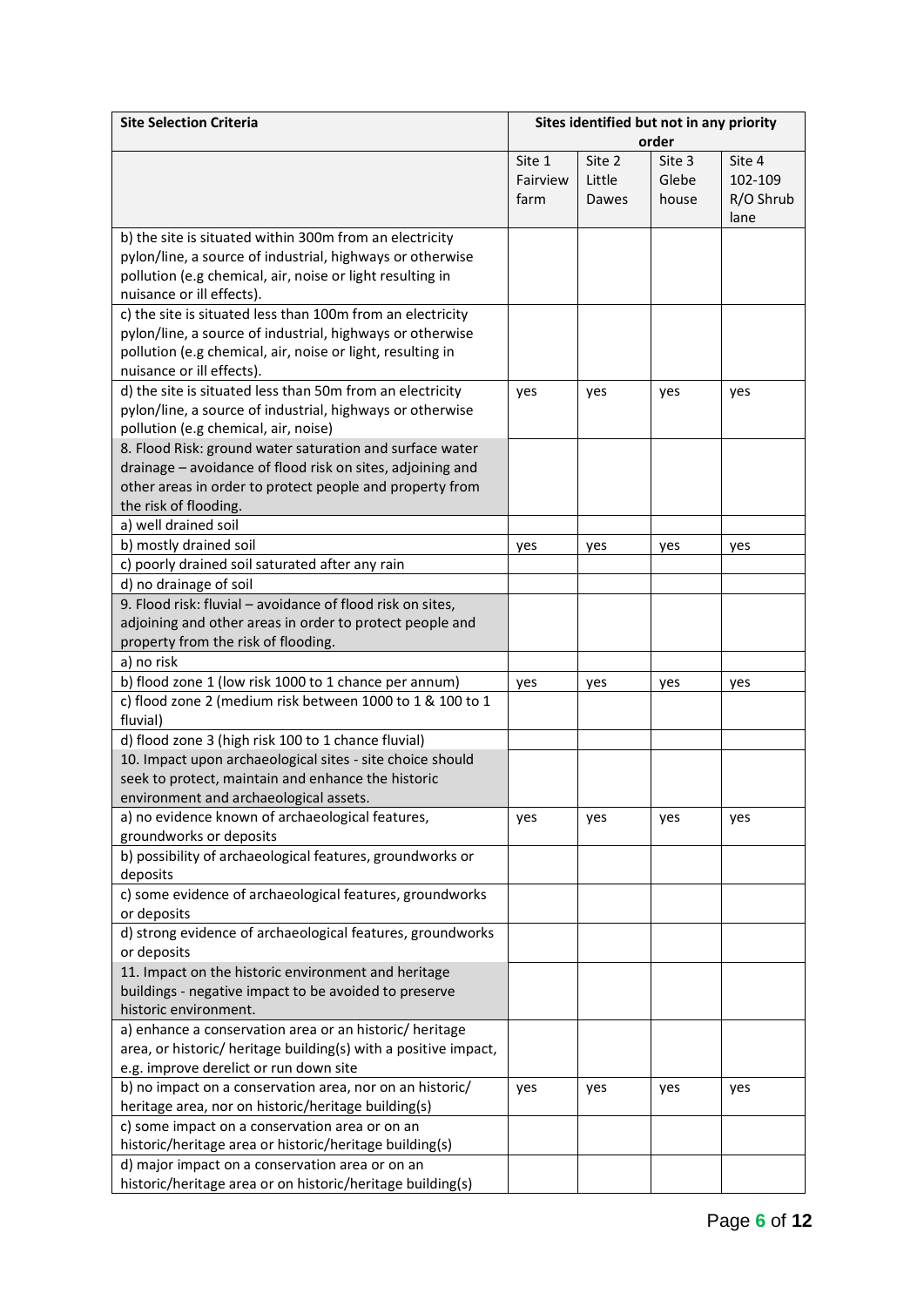| <b>Site Selection Criteria</b>                                   |          | Sites identified but not in any priority |        |           |
|------------------------------------------------------------------|----------|------------------------------------------|--------|-----------|
|                                                                  |          |                                          | order  |           |
|                                                                  | Site 1   | Site 2                                   | Site 3 | Site 4    |
|                                                                  | Fairview | Little                                   | Glebe  | 102-109   |
|                                                                  | farm     | Dawes                                    | house  | R/O Shrub |
|                                                                  |          |                                          |        | lane      |
| 12. Urban sprawl - to avoid the loss of the green corridor of    |          |                                          |        |           |
| land around the town/villages, to protect from urban             |          |                                          |        |           |
| sprawl.                                                          |          |                                          |        |           |
| a) the site is wholly within a built-up area of a village or     |          |                                          |        |           |
| town                                                             |          |                                          |        |           |
| b) the site adjoins a built-up area of a village or town         | yes      | yes                                      |        |           |
| c) the site is in the region of a built-up area, does not adjoin |          |                                          | yes    | yes       |
| and but is close to a village or town                            |          |                                          |        |           |
| d) the site does not adjoin and is not near a built-up area      |          |                                          |        |           |
| and stands alone apart from a village or town                    |          |                                          |        |           |
| 13. The natural environment: landscape settings, views and       |          |                                          |        |           |
| natural features - site choice should ensure protection and      |          |                                          |        |           |
| enhancement of all biodiversity, geo diversity and               |          |                                          |        |           |
| landscape features where possible and avoid irreversible         |          |                                          |        |           |
| losses and should seek to protect and enhance the quality        |          |                                          |        |           |
| of the rural and urban landscapes plus maintain and              |          |                                          |        |           |
| strengthen local distinctiveness and sense of place.             |          |                                          |        |           |
| a) no impact on surrounding natural landscape setting and        |          |                                          |        |           |
| views of landscape including river and water courses,            |          |                                          |        |           |
| wooded areas and other natural features                          |          |                                          |        |           |
|                                                                  |          |                                          |        |           |
| b) minor impact on surrounding natural landscape setting         |          |                                          |        |           |
| and views of landscape including river and water courses,        |          |                                          |        |           |
| wooded areas and other natural features                          |          |                                          |        |           |
| c) medium impact on surrounding natural landscape setting        | yes      |                                          |        |           |
| and views of landscape including river and water courses,        |          |                                          |        |           |
| wooded areas and other natural features                          |          |                                          |        |           |
| d) major impact on surrounding natural landscape setting         |          | <b>Yes</b>                               | Yes    | Yes       |
| and views of landscape including river and water courses,        |          | (views of                                | (views | (views of |
| wooded areas and other natural features                          |          | the                                      | of the | the       |
|                                                                  |          | AONB)                                    | AONB)  | AONB)     |
| 14. Scale of the potential development on the site - site        |          |                                          |        |           |
| choice should seek to protect and enhance the quality of         |          |                                          |        |           |
| the rural and urban landscapes plus maintain and                 |          |                                          |        |           |
| strengthen local distinctiveness and sense of place.             |          |                                          |        |           |
| a) in scale and no impact on surrounding housing, built area     | yes      |                                          |        |           |
| or locale                                                        |          |                                          |        |           |
| b) small impact on surrounding housing, built area or locale     |          |                                          |        |           |
| due to scale of development                                      |          |                                          |        |           |
| c) medium impact on surrounding housing, built area or           |          |                                          |        |           |
| locale, due to scale of development                              |          |                                          |        |           |
| d) major impact on surrounding housing, built area or            |          | yes                                      | yes    | yes       |
| locale, due to scale of development                              |          |                                          |        |           |
| 15. Sustainability: public transport, buses - site choices       |          |                                          |        |           |
| should wherever possible reduce the need to travel and           |          |                                          |        |           |
| promote more sustainable transport choices, promote              |          |                                          |        |           |
| healthy life styles and improve air quality (reduce air          |          |                                          |        |           |
| pollution) by encouraging use of public transport rather         |          |                                          |        |           |
| than use of private cars.                                        |          |                                          |        |           |
| a) there is an existing bus route with easy access on site.      |          |                                          |        |           |
| b) there is an existing bus route within 5 minutes walk.         | yes      | yes                                      |        |           |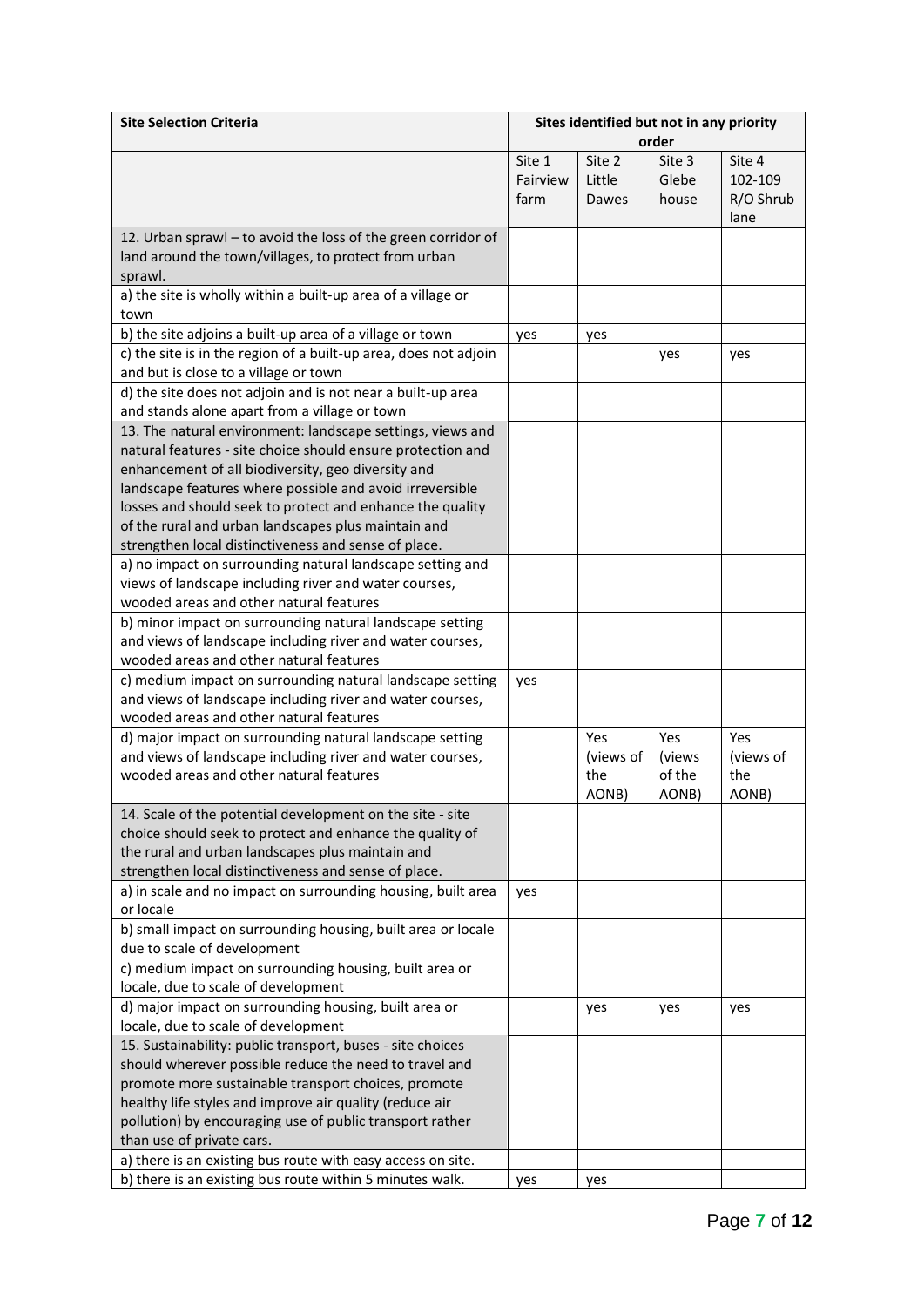| <b>Site Selection Criteria</b>                                  |          | Sites identified but not in any priority |        |           |
|-----------------------------------------------------------------|----------|------------------------------------------|--------|-----------|
|                                                                 | order    |                                          |        |           |
|                                                                 | Site 1   | Site 2                                   | Site 3 | Site 4    |
|                                                                 | Fairview | Little                                   | Glebe  | 102-109   |
|                                                                 | farm     | Dawes                                    | house  | R/O Shrub |
|                                                                 |          |                                          |        | lane      |
| c) there is an existing bus route within 10 minutes walk.       |          |                                          | yes    | yes       |
| d) there is an existing bus route more than 10 minutes walk     |          |                                          |        |           |
| away or there is no bus link available.                         |          |                                          |        |           |
| 16. Sustainability: cycle paths - site choices should           |          |                                          |        |           |
| wherever possible reduce the need to travel and promote         |          |                                          |        |           |
| more sustainable transport choices, promote healthy life        |          |                                          |        |           |
| styles and improve air quality (reduce air pollution) by        |          |                                          |        |           |
| encouraging use of public transport rather than use of          |          |                                          |        |           |
| private cars                                                    |          |                                          |        |           |
| a) there are cycle paths/ roads for cycling accessing the site. |          |                                          |        |           |
| b) there are cycle paths/ roads for cycling within 50m of the   |          |                                          |        |           |
| site.                                                           |          |                                          |        |           |
| c) there are no cycle paths but a new cycle path could be       |          |                                          |        |           |
| made to meet existing roads.                                    |          |                                          |        |           |
| d) there are no cycle paths/ safe roads for cycling accessing   | yes      | yes                                      | yes    | yes       |
| the site and a new cycle path could not be made to meet         |          |                                          |        |           |
| existing cycle paths/ roads.                                    |          |                                          |        |           |
| 17. Sustainability: footpaths - site choices should wherever    |          |                                          |        |           |
| possible reduce the need to travel and promote more             |          |                                          |        |           |
| sustainable transport choices, site choices should be           |          |                                          |        |           |
| located close to footpaths, in order to promote                 |          |                                          |        |           |
| sustainability and to reduce car usage and congestion           |          |                                          |        |           |
| within the town; also to improve air quality (reduce air        |          |                                          |        |           |
| pollution) by encouraging people to walk rather than use        |          |                                          |        |           |
| the car.                                                        |          |                                          |        |           |
| a) there are existing footpaths/ pavements or roads edged       |          |                                          |        |           |
| for pedestrians accessing the site.                             |          |                                          |        |           |
| b) there are existing footpaths/ pavements or roads edged       | yes      | yes                                      |        |           |
| for pedestrians within 10m of the site.                         |          |                                          |        |           |
| c) no existing footpaths/ pavements or roads edged for          |          |                                          |        |           |
| pedestrian use but can create a walkway to a road edged         |          |                                          |        |           |
| for pedestrians use.                                            |          |                                          |        |           |
| d) no existing footpaths/ pavements or roads edged for          |          |                                          | yes    | yes       |
| pedestrian use and a walkway to a road edged for                |          |                                          |        |           |
| pedestrians use cannot be created.                              |          |                                          |        |           |
| 18. Sustainability: access to retail amenities - site choices   |          |                                          |        |           |
| should wherever possible reduce the need to travel and          |          |                                          |        |           |
| promote more sustainable transport choices and promote          |          |                                          |        |           |
| healthy life styles. Site choices should be located within      |          |                                          |        |           |
| close walking distance (approx 5 mins) to shops and other       |          |                                          |        |           |
| retail amenities, in order to promote sustainability and to     |          |                                          |        |           |
| reduce car usage and congestion within the town; also to        |          |                                          |        |           |
| improve air quality (reduce air pollution) by encouraging       |          |                                          |        |           |
| people to walk rather than use the car.                         |          |                                          |        |           |
| a) the Site is within 5 minutes walking distance of local       | yes      | yes                                      |        |           |
| shops and/ or amenities.                                        |          |                                          |        |           |
| b) the Site is within 10 minutes walking distance of local      |          |                                          | yes    |           |
| shops and/ or amenities.                                        |          |                                          |        |           |
| c) the Site is within 20 minutes walking distance of local      |          |                                          |        |           |
| shops and/ or amenities.                                        |          |                                          |        |           |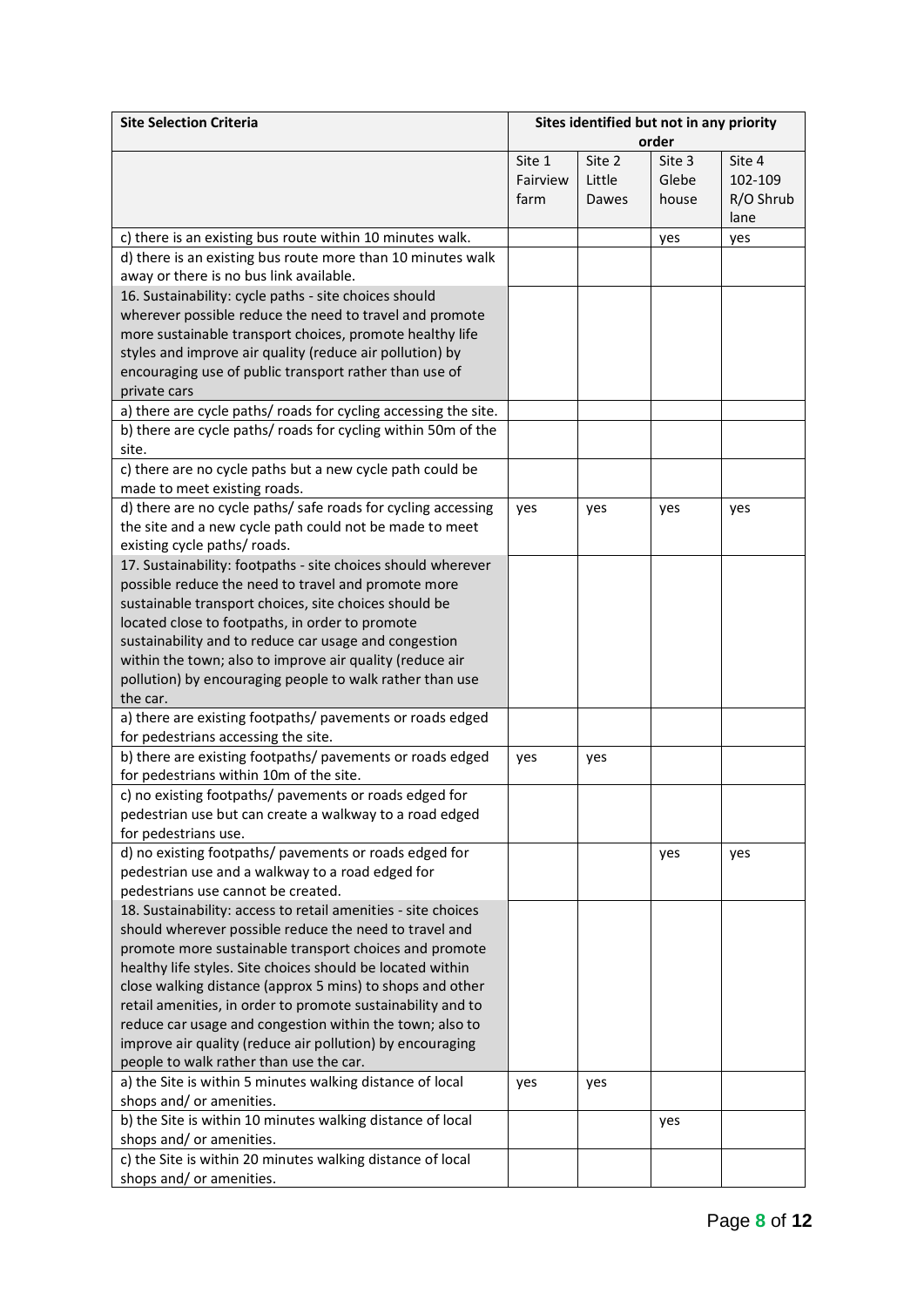| <b>Site Selection Criteria</b>                                   |          | Sites identified but not in any priority<br>order |        |           |
|------------------------------------------------------------------|----------|---------------------------------------------------|--------|-----------|
|                                                                  | Site 1   | Site 2                                            | Site 3 | Site 4    |
|                                                                  | Fairview | Little                                            | Glebe  | 102-109   |
|                                                                  | farm     |                                                   |        |           |
|                                                                  |          | Dawes                                             | house  | R/O Shrub |
|                                                                  |          |                                                   |        | lane      |
| d) the site is more than 20 minutes from local shops and/or      |          |                                                   |        | yes       |
| amenities and it is likely that people will travel by car or bus |          |                                                   |        |           |
| rather than walk to them.                                        |          |                                                   |        |           |
| 19. Local infrastructure: schools - site choice should take      |          |                                                   |        |           |
| into account location of Primary and Secondary schools           |          |                                                   |        |           |
| with available places, site choice should not have a             |          |                                                   |        |           |
| detrimental affect on existing provision or facilities; site     |          |                                                   |        |           |
| location should encourage or promote healthy lifestyles          |          |                                                   |        |           |
| through walking or cycling if possible.                          |          |                                                   |        |           |
| a) there are existing schools with available places on or        |          |                                                   |        |           |
| adjacent to the site                                             |          |                                                   |        |           |
| b) there are existing schools with available places within 5     |          | yes                                               | yes    |           |
| to 10 minutes walk or cycle from the site.                       |          |                                                   |        |           |
| c) there are existing schools with available places within 10    | yes      |                                                   |        | yes       |
| to 20 minutes walk or cycle from the site.                       |          |                                                   |        |           |
| d) a new school(s) will be needed.                               |          |                                                   |        |           |
| 20. Local infrastructure: PCCs, health centres and hospitals -   |          |                                                   |        |           |
| site choice should take into account location of PCCs, health    |          |                                                   |        |           |
| centres and hospitals with available places, site choice         |          |                                                   |        |           |
| should not have a detrimental effect on existing provision       |          |                                                   |        |           |
| or facilities that encourage and promote healthy life styles     |          |                                                   |        |           |
| and reduce health inequalities.                                  |          |                                                   |        |           |
| a) there are existing Health Care Facilities with available      |          | yes                                               | yes    |           |
| places within 10 minutes walk.                                   |          |                                                   |        |           |
| b) there are existing Health Care Facilities with available      | yes      |                                                   |        |           |
| places within 10 to 20 minutes walk.                             |          |                                                   |        |           |
| c) there are existing Health Care Facilities with available      |          |                                                   |        | yes       |
| places within a short bus or car journey of not more than 15     |          |                                                   |        |           |
| minutes.                                                         |          |                                                   |        |           |
| d) new Health Care provision will be needed.                     |          |                                                   |        |           |
| 21. Cultural, religious and recreational facilities: libraries,  |          |                                                   |        |           |
| places of worship, cinemas, sports & community centres,          |          |                                                   |        |           |
| evening classes, play parks and open spaces - site choice        |          |                                                   |        |           |
| must take into account access to cultural, religious and         |          |                                                   |        |           |
| recreational facilities in order to promote equality of access   |          |                                                   |        |           |
| and assist with engagement of local community.                   |          |                                                   |        |           |
| a) there are existing cultural, religious and recreational       |          | yes                                               | yes    |           |
| facilities within 10 minutes walk.                               |          |                                                   |        |           |
| b) there are existing cultural, religious and recreational       |          |                                                   |        | yes       |
| facilities within 10 to 20 minutes walk.                         |          |                                                   |        |           |
| c) there are existing cultural, religious and recreational       |          |                                                   |        |           |
| facilities within a 15 minute bus or car journey.                |          |                                                   |        |           |
| d) new cultural, religious and recreational facilities will be   |          |                                                   |        |           |
| needed.                                                          |          |                                                   |        |           |
| 22. Parking provision: What potential does the site have to      |          |                                                   |        |           |
| deliver on-site parking in excess of the relevant ESCC           |          |                                                   |        |           |
| standard for the particular site?                                |          |                                                   |        |           |
| a) The site has a limited ability to deliver on-site parking for |          |                                                   |        |           |
| the development.                                                 |          |                                                   |        |           |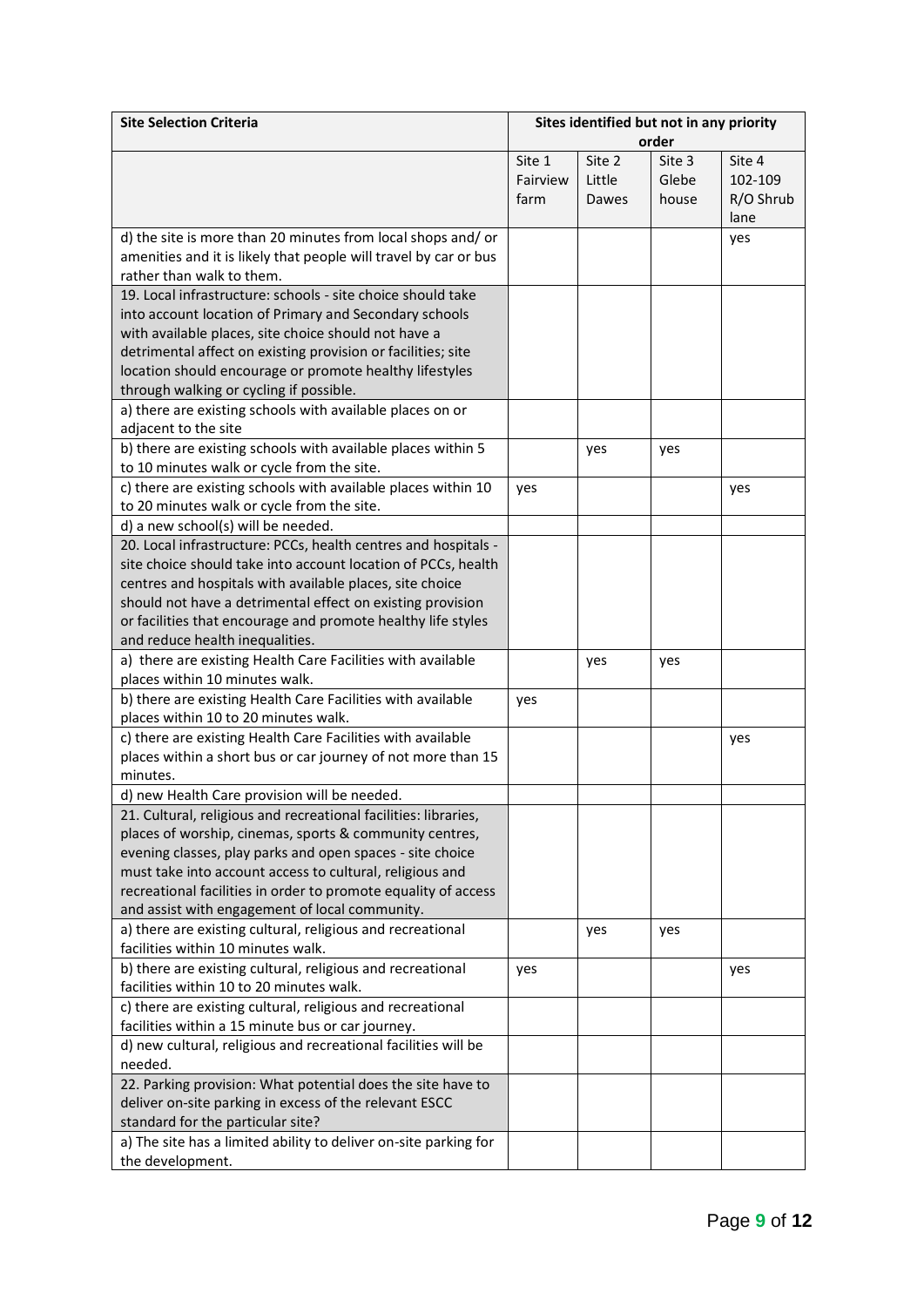| <b>Site Selection Criteria</b>                                                    | Sites identified but not in any priority |             |             |             |
|-----------------------------------------------------------------------------------|------------------------------------------|-------------|-------------|-------------|
|                                                                                   | order                                    |             |             |             |
|                                                                                   | Site 1                                   | Site 2      | Site 3      | Site 4      |
|                                                                                   | Fairview                                 | Little      | Glebe       | 102-109     |
|                                                                                   | farm                                     | Dawes       | house       | R/O Shrub   |
|                                                                                   |                                          |             |             | lane        |
| b) The site has a good ability to deliver on-site parking for<br>the development. | yes                                      | yes         | yes         | yes         |
| c) The site has an excellent ability to deliver on-site parking                   |                                          |             |             |             |
| for the development.                                                              |                                          |             |             |             |
| d) The site is unable to deliver on-site parking for the                          |                                          |             |             |             |
| development.                                                                      |                                          |             |             |             |
| SHLAA: Is the site identified in the SHLAA?                                       | no                                       | no          | Yes         | no          |
| (Strategic Housing Land Availability Assessment)                                  |                                          |             | BU8         |             |
| Site capacity: How many units can this site sustainably                           | 6                                        | 6           | 15-20       | 60          |
| yield?                                                                            |                                          |             |             |             |
| Assessment conclusions                                                            |                                          |             |             |             |
| Suitable: Is the site suitable for the type of development                        | yes                                      | No          | No          | No views    |
| proposed? A site is considered to be suitable if there are no                     |                                          | views to    | views to    | to the      |
| insurmountable physical or environmental factors which                            |                                          | the         | the         | <b>AONB</b> |
| would restrict development. Whether or not a factor is                            |                                          | <b>AONB</b> | <b>AONB</b> |             |
| insurmountable is a matter of judgement but often                                 |                                          |             |             |             |
| depends if it can be mitigated. Constraints which would rule                      |                                          |             |             |             |
| out development include any potential negative impact on                          |                                          |             |             |             |
| a national environmental designation such as a Site of                            |                                          |             |             |             |
| Special Scientific Interest (SSSI) or the site falling within the                 |                                          |             |             |             |
| functional floodplain (Flood Zone 3a or 3b)                                       |                                          |             |             |             |
| Available: Is the site available for development? A site is                       | yes                                      | yes         | yes         | yes         |
| available if there is evidence that a landowner or developer                      |                                          |             |             |             |
| is willing to sell or develop the site at a known point in the                    |                                          |             |             |             |
| future, and within the plan period. Any legal or ownership                        |                                          |             |             |             |
| issues should also be taken into account, such as multiple                        |                                          |             |             |             |
| ownership.                                                                        |                                          |             |             |             |
| Achievable: Is the site economically viable? A site is                            | yes                                      | yes         | yes         | yes         |
| considered 'achievable' when there is evidence that it is                         |                                          |             |             |             |
| economically viable and there is a reasonable prospect that                       |                                          |             |             |             |
| the particular type of development will be developed on                           |                                          |             |             |             |
| the site at a particular point in time.                                           |                                          |             |             |             |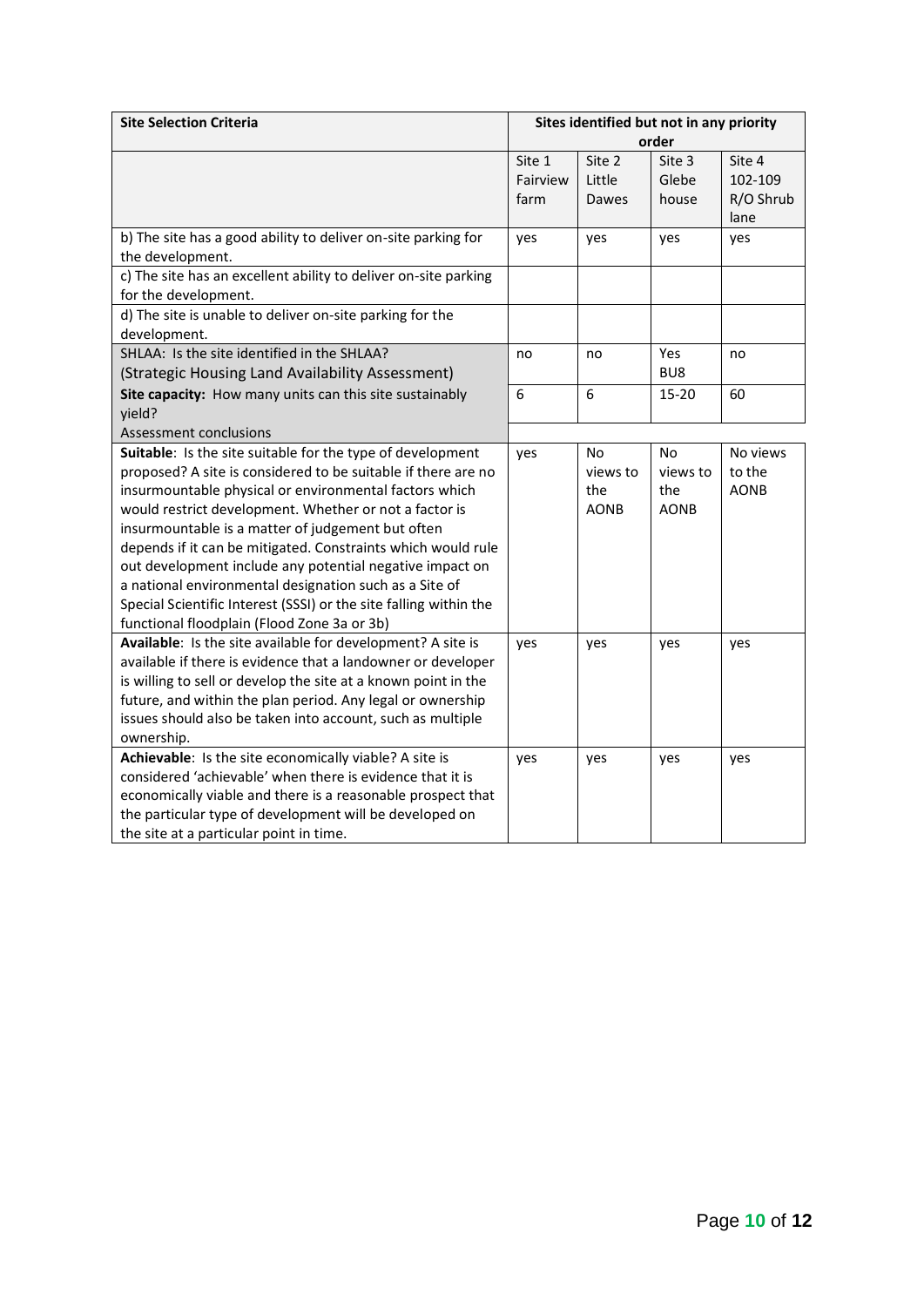# **3.0 Part 2: PREFERRED SITE OPTIONS**

3.1 The assessment results have been used to inform the selection of the preferred sites options in Part 2 of the process. The summary of the preferred site options are listed in **Table 2. Please note, that no decision has been taken to allocate any sites at this stage and the sites are not listed in any priority order.** It is important to note that all sites that have been put forward are part of this process as no sites have been ruled out at this stage.

#### **Table 2**

| Site ID                      | <b>Summary of site</b>                                                                                                                                                                                                                                                                                                                                                                                                                                                                                                                                                                                                                                                                                                                                                                         |
|------------------------------|------------------------------------------------------------------------------------------------------------------------------------------------------------------------------------------------------------------------------------------------------------------------------------------------------------------------------------------------------------------------------------------------------------------------------------------------------------------------------------------------------------------------------------------------------------------------------------------------------------------------------------------------------------------------------------------------------------------------------------------------------------------------------------------------|
| <b>Fairview Farm</b>         | This greenfield site that has straight road frontage along the south side of the A265<br>between Foot's Lane and Vicarage Road. It is flanked in the north-east corner by<br>a group of cottages on the corner of the A265 and Foot's Lane, including one<br>recently built. Adjoining the south side are houses in Foot's Lane, and to the West<br>are the various houses and cottages along Vicarage Road. To the north, on the<br>other side of the A265, there are houses all along, mostly facing the main road,<br>with recent development behind some of them. The landowner is keen to bring<br>this site forward for affordable housing. The site can accommodate approximately<br>6 units.<br>The anticipated timescale for delivery of this site is years 1 - 5 of the plan period. |
| Little Dawes                 | The greenfield site is in joint ownership. It has a site entrance opposite to<br>Batemans Lane on the A265. The site can accommodate approximately 6 units.<br>The timescale for this site is in the first 5 years of the Plan.                                                                                                                                                                                                                                                                                                                                                                                                                                                                                                                                                                |
| Glebe House                  | This greenfield site is currently agricultural land and in single ownership. The site<br>can accommodate approximately 15-20 units.<br>The timescale for this site is at the end of the plan period.                                                                                                                                                                                                                                                                                                                                                                                                                                                                                                                                                                                           |
| 102-109<br>R/O<br>Shrub lane | This greenfield site is currently agricultural land with fields that have a frontage<br>onto Shrub Lane. This site is in multiple land ownership. The site can<br>accommodate approximately 60 units.<br>The timescale for this site is in the first 5 years of the Plan.                                                                                                                                                                                                                                                                                                                                                                                                                                                                                                                      |